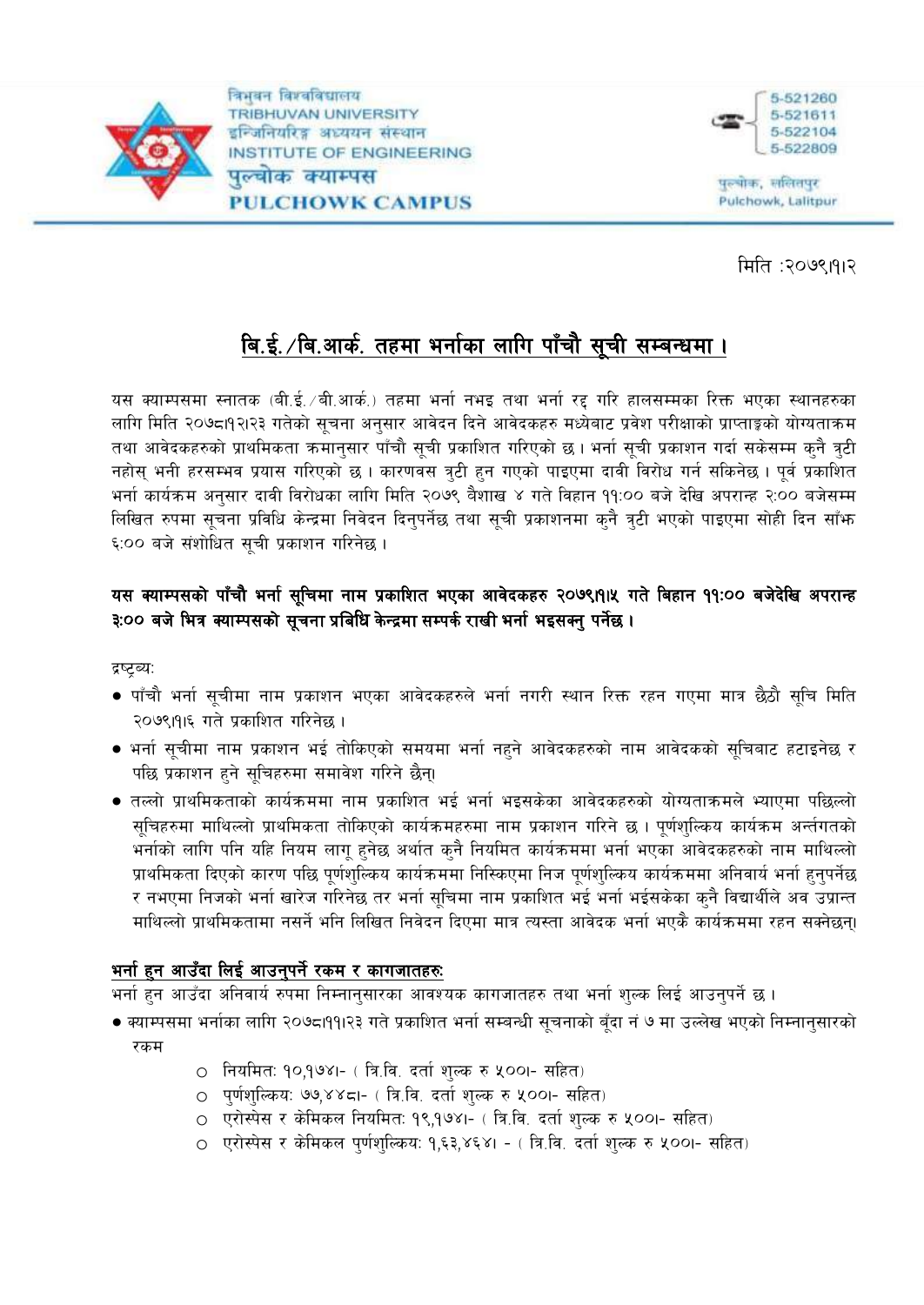

विभवन विश्वविद्यालय **TRIBHUVAN UNIVERSITY** इन्जिनियरिङ्ग अध्ययन संस्थान **INSTITUTE OF ENGINEERING** पल्चोक क्याम्पस **PULCHOWK CAMPUS** 



पल्चोक, सलितपुर Pulchowk, Lalitpur

- नेपाली नागरिकताको प्रमाणपत्रको सक्कल र प्रमाणित प्रतिलिपि १ प्रति ।
- इन्जिनियरिङ्ग अध्ययन संस्थान प्रवेश परीक्षामा बोर्डद्वारा संचालित वि.ई. ∕वि.आर्क. तहको प्रवेश परीक्षामा उत्तिर्ण गरेको Score Card १ प्रति ।
- एस.ई.ई. (SEE) वा सो सरहको परीक्षाको लब्धांक पत्र, शैक्षिक प्रमाण पत्र र चारित्रिक प्रमाणपत्रको सक्कल र प्रमाणित प्रतिलिपि १∕१ प्रति ।
- उच्च माध्यमिक तह (+ २⁄ए लेभल) मा भौतिक शास्त्र, रसायन शास्त्र तथा गणित विषय लिई भौतिक विज्ञान समूह वा दवै पत्र गणित लिई जीव विज्ञान समूह वा इन्जिनियरिङ्ग डिप्लोमा तह वा सो सरहको परीक्षामा कुल पर्णाङ्गको कम्तिमा ४५ प्रतिशत, Letter Grading भएमा सवै विषयको Final Grade मा C Grade (वा ४५ प्रतिशत) प्राप्त गरी उत्तीर्ण गरेको लब्धाङ्कपत्र, शैक्षिक प्रमाणपत्र, चारित्रिक प्रमाणपत्रको सक्कल र प्रमाणित प्रतिलिपि १/१ प्रति ।
- त्रि. वि. वाहेक अन्य परीक्षा बोर्ड बाट १०+२ तह वा सो सरहको परीक्षा उत्तीर्ण गर्नेहरुले सम्वन्धित बोर्डको माडग्रेसन सर्टिफिकेटको सक्कल र प्रमाणित प्रतिलिपि १ प्रति ।

भर्ना सम्बन्धी सूचना तथा यसै साथ संलग्न भर्ना सूची पुल्चोक क्याम्पसको Web Site: www.pcampus.edu.np मा पनि हेर्न सकिनेछ ।

> अध्यक्ष भर्ना समिति २०७८ पल्चोक क्याम्पस